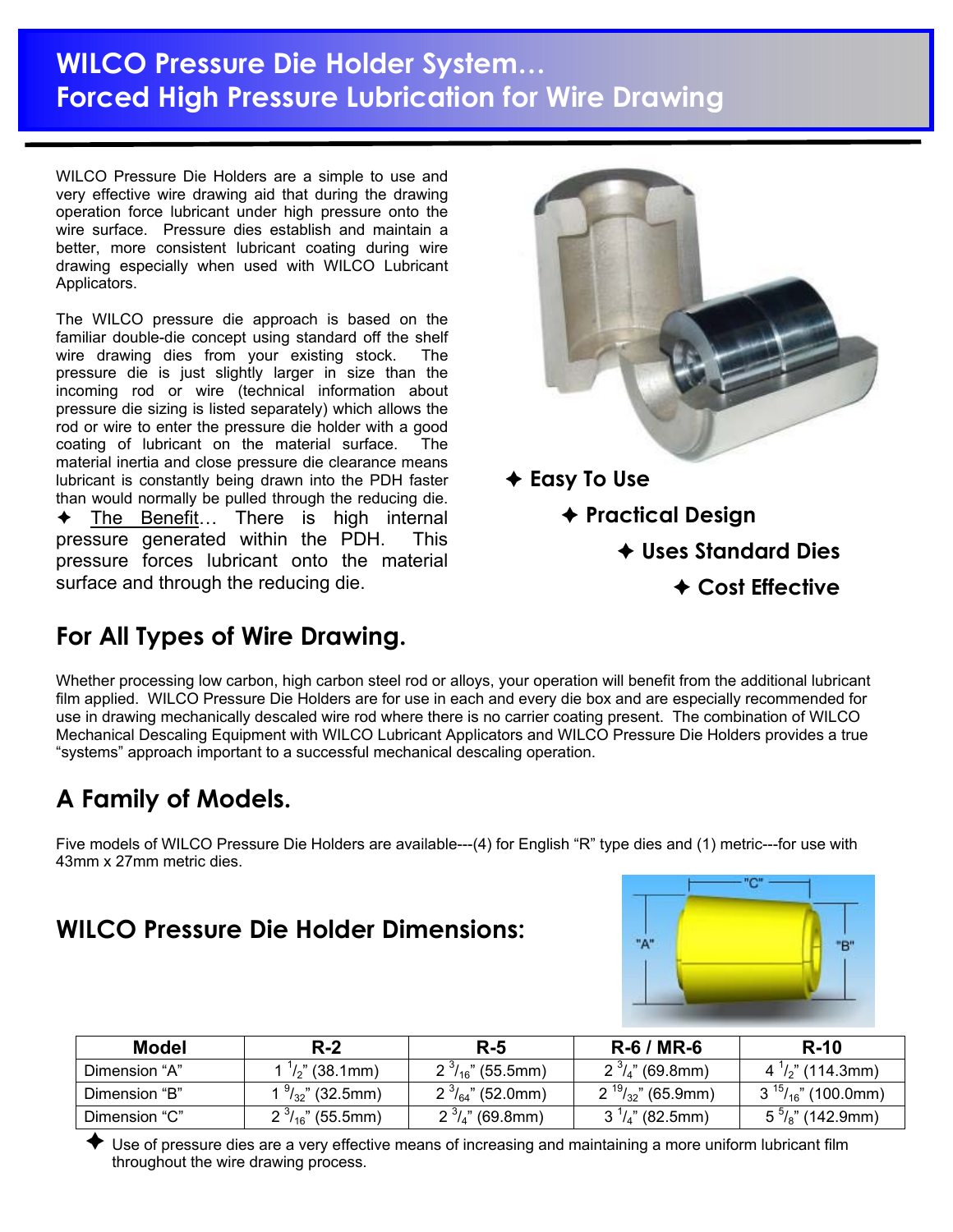Installing WILCO Pressure Die Holders is easy when using accessories made specifically for WILCO Pressure Die Holders and in some cases your brand of wire drawing machine. The particular holder used depends on the design of the die box as well as special considerations such as water cooling of the PDH that may be desired.

The most important concern is that the Pressure Die Holder be FULLY SUPPORTED over it's entire length to prevent breakage from the high internal pressure generated during operation.

### Ê **Machine Die Block to Match Taper of Pressure Die Holder:**

This method may be used if the die block is as thick or thicker than the overall length of the Pressure Die Holder. The die block is machined to match the outside taper of the Pressure Die Holder listed under our Family of Models. The WILCO Pressure Die Holder then fits directly in the tapered bore machined into the die box. Matching tapers mean the PDH quickly locks into the die box yet removes easily with a firm strike on the PDH front face.

## Ê **Installing WILCO Pressure Die Holder Straight Holding Sleeve:**

This method is required if the die block is narrower than the overall length of the Pressure Die Holder itself. The Straight Holding Sleeve provides the required full support and may be installed with minimum modification to the die box. A pocket suitable for the particular Straight Sleeve being used is machined into the die block. Sleeve dimensions are listed separately for your information. The mounting sleeve is held in place by a set screw type fastener or, if desired, more permanently through welding.

\*\*A WILCO Trial Collar will allow temporary, short term installation of the PDH/Sleeve assembly with no modification to the die block.

# Ê **Installing WILCO Water Cooled Receptacles:**

WILCO Water Cooled Receptacles are designed to draw heat away from the Pressure Die Holder and are an effective means for establishing consistency in the wire drawing operation. Water circulated around or through the Receptacle will lower and maintain a uniform temperature, important for consistent drawing operation especially when processing alloy or high carbon material. A variety of universal, standard Receptacles are stocked along with more specialized, brand specific

Receptacles. Custom Receptacles for your wire drawing machine may be designed by Wire Lab Company as well. Current WILCO Water Cooled Receptacle designs are rectangular slip fit, round threaded, round weld-on, bolt-on and direct replacement screw in.





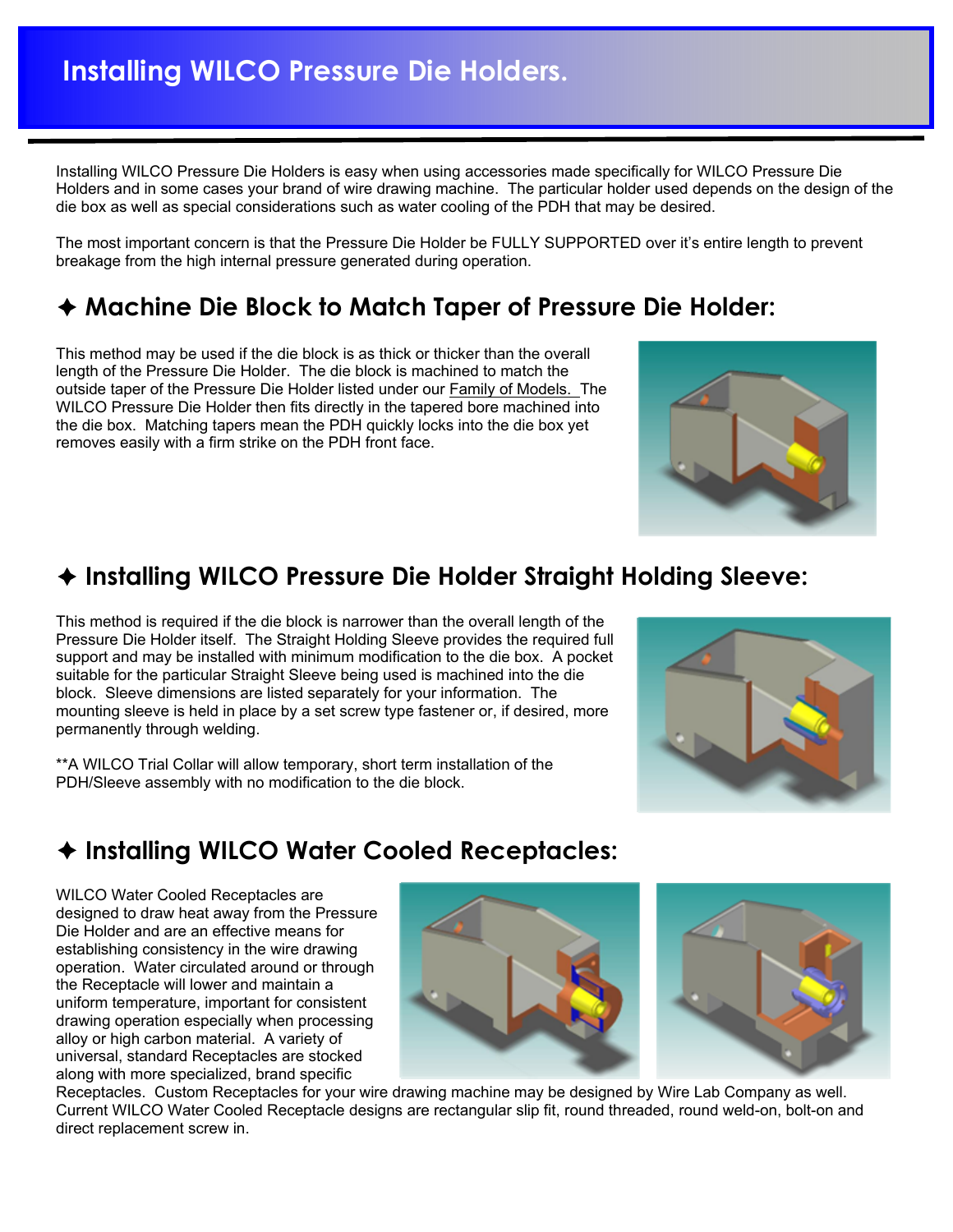WILCO Pressure Die Holders are one of the most simple yet effective means for increasing lubrication during the wire drawing process. The most important technical matter is selection of the appropriately sized pressure die based on diameter of the incoming material\*\*.

\*\*Pressure die sizes for wire rod differ from drawn wire.

#### **Selecting Pressure Dies for** *ROD***:**

| Rod Size (inch/mm)               | Add for Pressure Die Size ("/mm) |  |  |
|----------------------------------|----------------------------------|--|--|
| .218 thru .266 $(5.5 - 6.7)$     | $.027$ " (.69)                   |  |  |
| .267 thru .375 $(6.8 - 9.5)$     | $.037$ " $(.94)$                 |  |  |
| .376 thru $.500$ (9.6 – 12.7)    | $.050$ " (1.27)                  |  |  |
| $.501$ thru $.688$ (12.8 – 17.5) | $.070"$ (1.78)                   |  |  |
| $.689$ thru $.938$ (17.6 - 23.8) | $.095$ " (2.41)                  |  |  |

### **Selecting Pressure Dies for** *WIRE***:**

| <b>Wire Size (inch/mm)</b>      | Add for Pressure Die Size ("/mm) |  |  |
|---------------------------------|----------------------------------|--|--|
| .030 thru $.062$ (.76 - 1.57)   | .002" (.051)                     |  |  |
| .063 thru .112 $(1.58 - 2.84)$  | $.004$ " $(.102)$                |  |  |
| .113 thru .192 $(2.85 - 4.88)$  | $.008$ " (.203)                  |  |  |
| .193 thru .320 $(4.89 - 8.13)$  | $.014$ " $(.356)$                |  |  |
| .321 thru .520 $(8.14 - 13.21)$ | $.022"$ (.559)                   |  |  |
| .521 thru .678 (13.22 - 17.22)  | $.030$ " $(.762)$                |  |  |

#### **← Technical Note ←**

**A larger pressure die will lower pressure produced the same way a smaller pressure die will increase pressure.**

### **WILCO Die Box Straight Sleeve Dimensions:**



| <b>Model</b>      | $R-2$                | $R-5$                | $R - 6 / MR - 6$      | <b>R-10</b>            |
|-------------------|----------------------|----------------------|-----------------------|------------------------|
| Sleeve Number     | PDA-119              | <b>PDA-122</b>       | PDA-131               | PDB-102                |
| Dimensions ("/mm) |                      |                      |                       |                        |
| <b>Diameter</b>   | 2.00(50.8)           | 2.75(69.9)           | 3.25(82.6)            | 5.25(133.4)            |
| Length            | $2^{7}/_{16}$ (61.9) | $3\frac{1}{4}(82.6)$ | $3\frac{3}{4}$ (95.3) | $6\frac{1}{4}$ (158.8) |